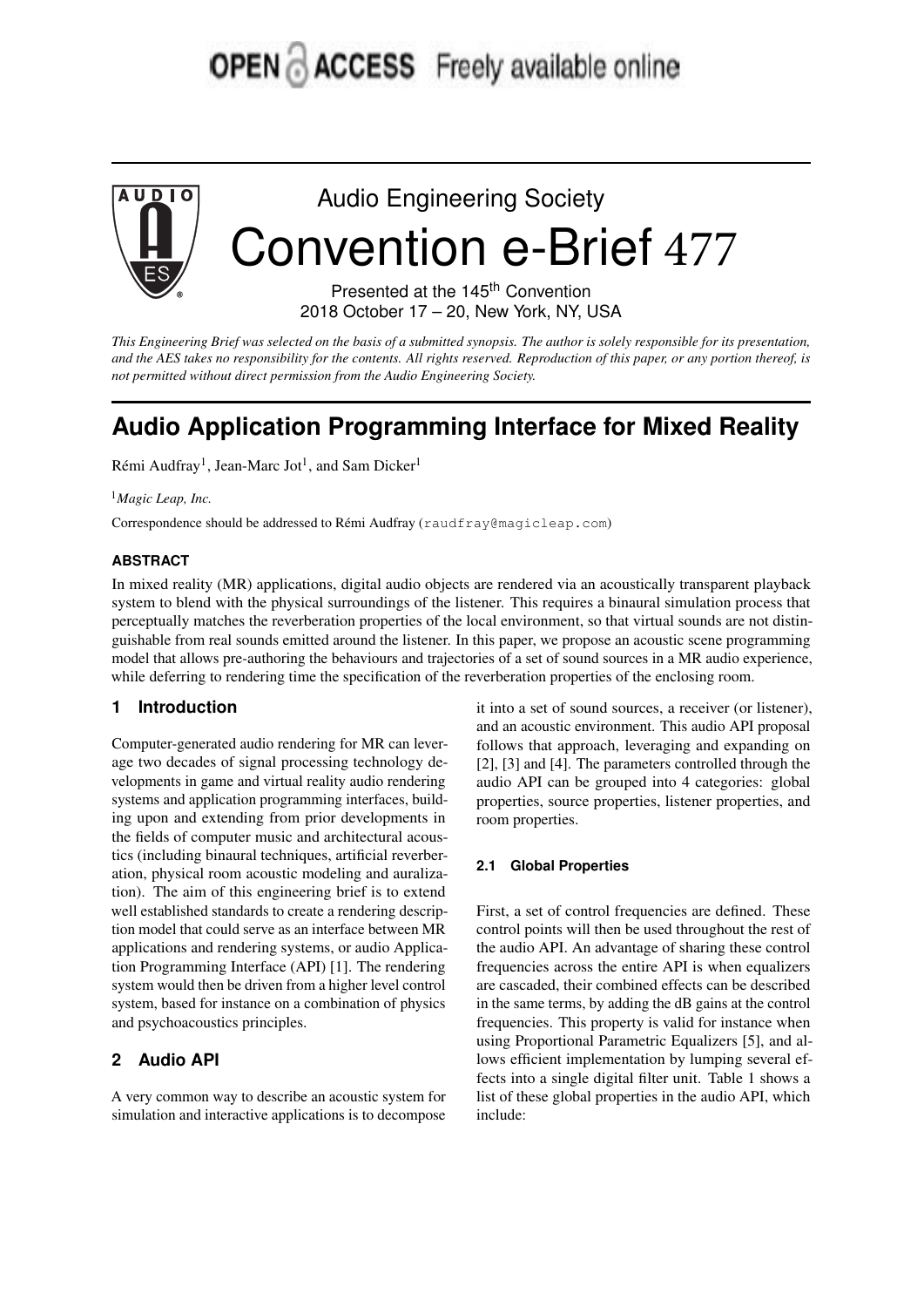- *control\_lf*, the reference frequency for all 'lf' controls.
- *control\_mf*, the reference frequency for all 'mf' controls.
- *control\_hf*, the reference frequency for all 'hf' controls.

#### **2.2 Sound Source**

A sound source can be modeled by describing its location in space, orientation, and radiation pattern, including level, directivity, and magnitude response. Table 2 shows a list of the source properties in the Audio API. These properties can be sorted in the following categories: geometry properties, distance properties, radiation properties, and per-source offsets.

**Geometry Properties** These properties describe the placement and orientation of the sound source in space:

- *position\_r, position<sub>7</sub>* and position\_f, the coordinates of the source relative to the listener, in cartesian form as seen as 'up', 'right', and 'front' respectively from the listener's point of view.
- *direction r, direction u, and direction f, the direc*tion towards which the source is aiming in cartesian form as seen as 'up', 'right', and 'front' respectively from the source's point of view, 'front' being the direction from the source to the listener.

**Distance Properties** There are also a set of properties that define the calculation of a distance-based gain offset (attenuation) that is automatically applied to the source's direct sound component, as a function of source-listener distance:

- *min\_distance*, the minimum distance for the sound source. When a source is closer than min\_distance, the gain offset is the same as at Min Distance. By default, in our audio API proposal, min\_distance is set to 1 meter.
- *max\_distance*, the maximum Distance for the sound source. When a source is farther away than Max Distance, the gain offset is the same as at Max Distance.
- *rolloff\_factor*, the rolloff factor for the sound source. This determines how steeply the gain rolls off from min\_distance to max\_distance. The roll-off follows the "Inverse Distance Clamped" model:
	- $-$  If distance  $<$  min distance, the gain is unaffected.
	- If min\_distance  $\leq$  distance  $\leq$  max\_distance, the attenuation is specified by the formula:  $Gain = MinD/(MinD + Rolloff *$ (*distance*− *MinD*)).
	- If rolloff\_factor is set to 0.0, the gain is unaffected.

This distance attenuation behavior is equivalent to the distance model defined in [4], and the 'inverse distance clamped model' defined in [2].

**Radiation Properties** These parameters specify the directivity of the sound source, so that the direct sound component will be automatically attenuated and filtered when the sound source is not pointing to the listener. This effect will be automatically updated according to the sound source orientation and the listener position. Additionally, making the source more directive will produce a natural attenuation of the reverberation for this source.

- *inner\_angle*, the inner cone angle. Defined symmetrically around the forward vector of the source.
- *outer angle*, the outer cone angle. Defined symmetrically around the forward vector of the source.
- *outer\_gain*, the gain outside the outer cone.
- *outer\_gain\_lf*, the low frequency gain offset outside the outer cone.
- *outer\_gain\_mf*, the mid frequency gain offset outside the outer cone.
- *outer gain hf*, the high frequency gain offset outside the outer cone.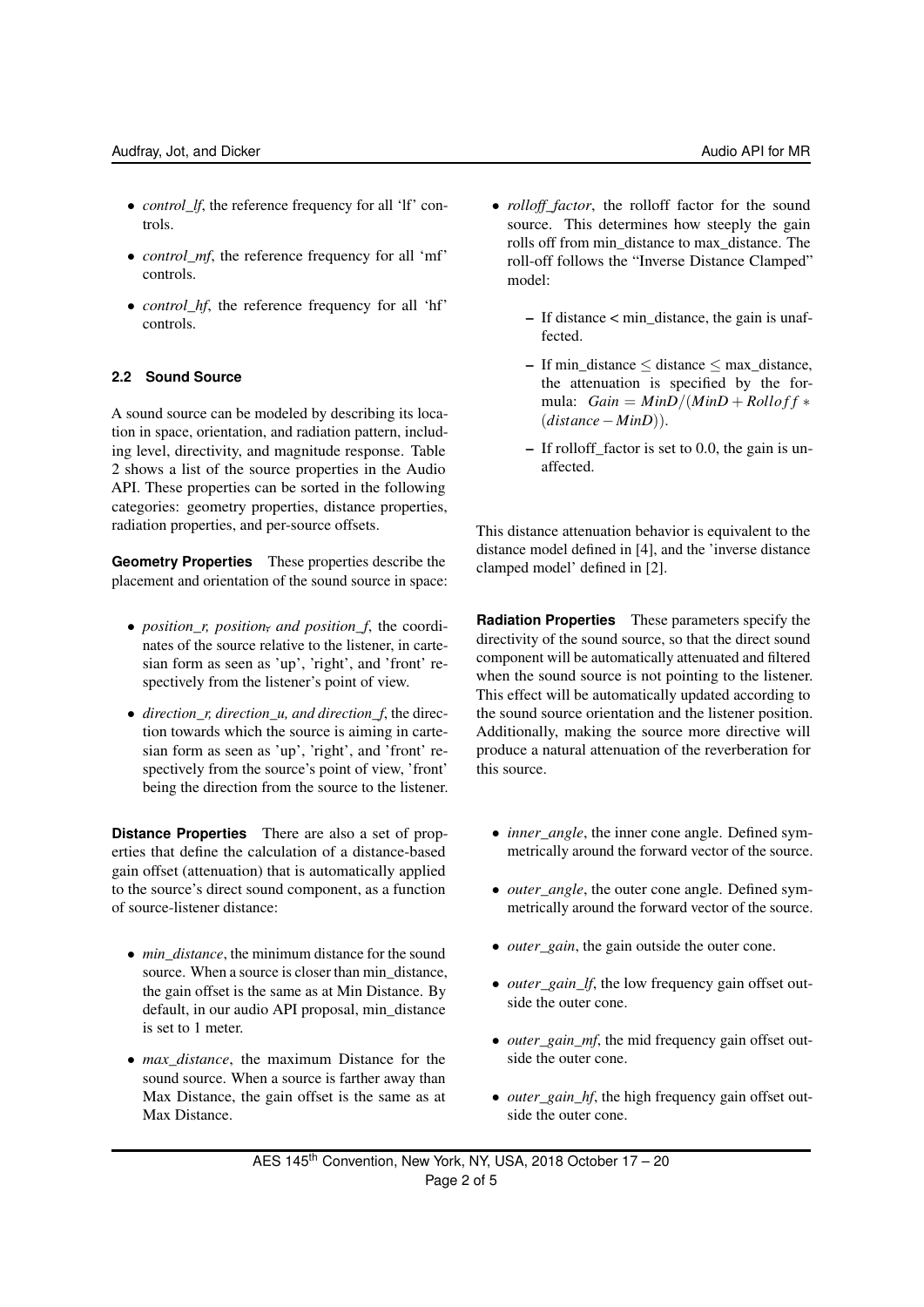| <b>Property Name</b> | Type  | Units | Min<br>Max       |                        | Default |
|----------------------|-------|-------|------------------|------------------------|---------|
| control If           | float | Hz    | 125.0            | 500.0                  | 200.0   |
| control mf           | float | Hz.   | control 1f $*$ 4 | control $\frac{hf}{4}$ | 1000.0  |
| control hf           | float | Hz.   | 2000.0           | 8000.0                 | 5000.0  |

Table 1: Global Porperties

**Per-Source Offsets** The set of parameters listed in this section enable fine tuning the direct-path and the room reflections and reverberation response at min\_distance for each sound source.

- *gain*, the overall gain for the source. This gain affects all paths: Direct, Reflections, and Reverb.
- *direct\_send\_gain*, the direct-path gain offset.
- *direct send gain If*, the direct-path relative gain offset for low frequencies.
- *direct\_send\_gain\_mf*, the direct-path relative gain offset for mid frequencies.
- *direct\_send\_gain\_hf*, the direct-path relative gain offset for high frequencies.
- *room\_send\_gain*, the room-path gain offset (affects reflections and Reverb).
- *room send gain If*, the room-path relative gain offset for low frequencies.
- *room send gain mf*, the room-path relative gain offset for mid frequencies.
- *room\_send\_gain\_hf*, the room-path relative gain offset for high frequencies.

#### **2.3 Listener**

Similarly, the listener can be modeled by describing its location in space, orientation, and its direction and distance dependent sensitivity, or head-related transfer functions. However, since we defined the sound source's position and orientation relative to the listener, all that is needed to characterize the listener is the set of HRTFs, which are not currently exposed in this API proposal.

#### **2.4 Acoustic Environment**

In a lot of applications, the acoustical environment can be described as a room. The properties of a room are commonly represented with a room impulse response (RIR). The proposed model takes the conventional approach of decomposing the RIR into a parametric representation, separating direct energy, early reflections, and late reverberation, as illustrated on Figure 1.



Fig. 1: Room Impulse Response

The direct energy is captured in the source and listener properties, and is independent of the acoustic environment. Early reflections can be described in terms of level and timing. The reverberation tail can be described using the room fingerprint concept, which captures reverberation time and level as a function of frequency [6], as well as a time delay.

- *room\_gain*, the global room gain (which affects both Reverb and Reflections as a global offset).
- *reflections delay*, the delay time of the first reflection relative to the direct-path sound arrival (see room response graph on Figure 1).
- *reflections\_gain*, the early reflections gain adjustment. A reflections\_gain of 1.0 means that their combined energy is the same as the input sound energy when the source is within min\_distance.
- *reverb delay*, the delay time of the reverb relative to the direct-path sound arrival.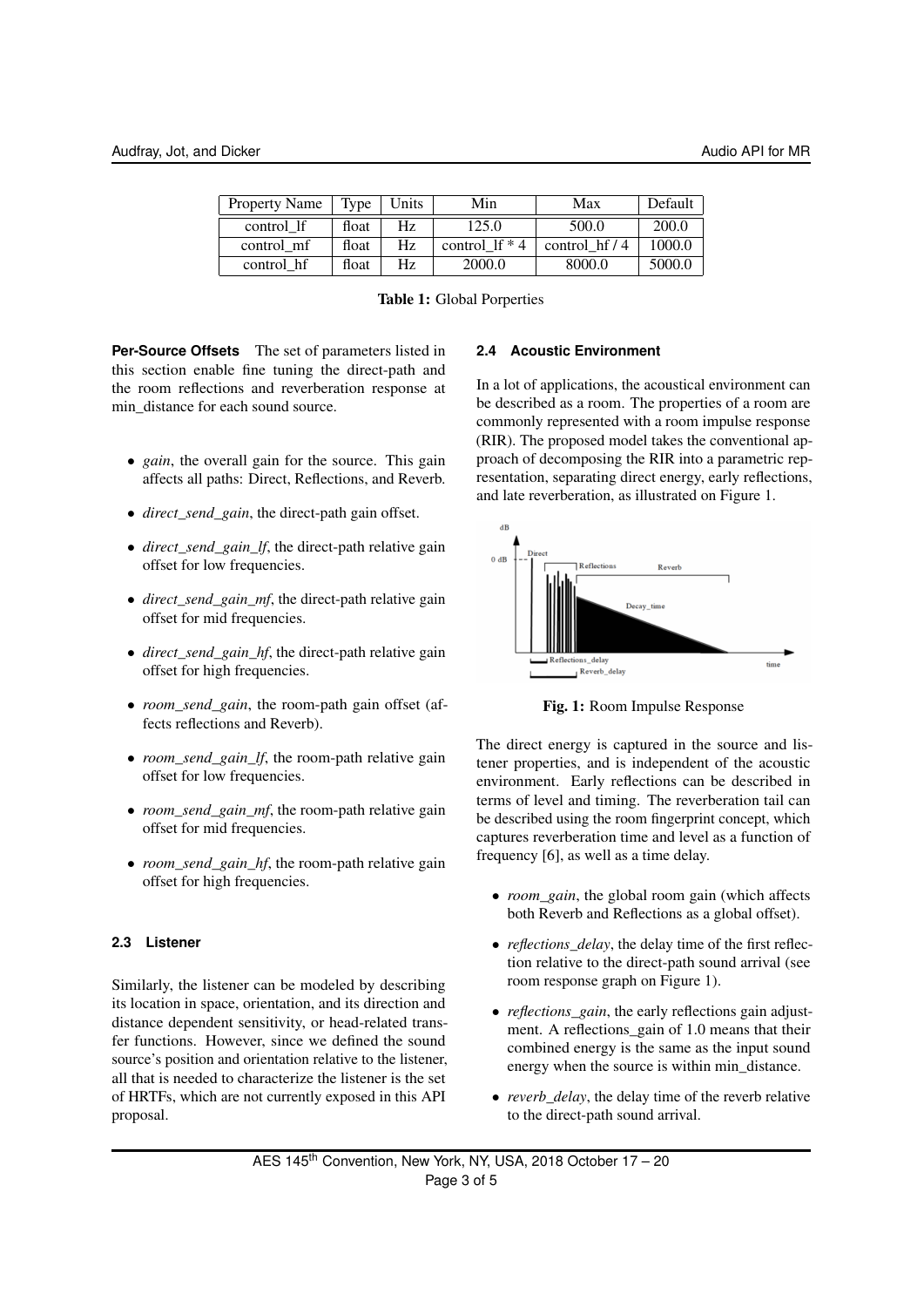| Property Name       | Type  | Units   | Min                     | Max                   |
|---------------------|-------|---------|-------------------------|-----------------------|
| position_r          | float | meters  | - <maxfloat></maxfloat> | <maxfloat></maxfloat> |
| position_u          | float | meters  | - <maxfloat></maxfloat> | <maxfloat></maxfloat> |
| position_f          | float | meters  | - <maxfloat></maxfloat> | <maxfloat></maxfloat> |
| direction_r         | float | meters  | - <maxfloat></maxfloat> | <maxfloat></maxfloat> |
| direction_u         | float | meters  | - <maxfloat></maxfloat> | <maxfloat></maxfloat> |
| direction_f         | float | meters  | - <maxfloat></maxfloat> | <maxfloat></maxfloat> |
| min_distance        | float | meters  | > 0.0                   | <maxfloat></maxfloat> |
| max_distance        | float | meters  | > min_distance          | <maxfloat></maxfloat> |
| rolloff factor      | float | none    | 0.0                     | <maxfloat></maxfloat> |
| inner_angle         | float | degrees | 0.0                     | outer_angle           |
| outer_angle         | float | degrees | inner_angle             | 360.0                 |
| outer_gain          | float | linear  | 0.0                     | 1.0                   |
| outer_gain_lf       | float | linear  | 0.0                     | 1.0                   |
| outer_gain_mf       | float | linear  | 0.0                     | 1.0                   |
| outer_gain_hf       | float | linear  | $\overline{0.0}$        | $\overline{1.0}$      |
| gain                | float | linear  | $\overline{0.0}$        | $\overline{8.0}$      |
| direct_send_gain    | float | linear  | $\overline{0.0}$        | 1.0                   |
| direct_send_gain_lf | float | linear  | 0.0                     | 1.0                   |
| direct_send_gain_mf | float | linear  | 0.0                     | 1.0                   |
| direct_send_gain_hf | float | linear  | 0.0                     | 1.0                   |
| room_send_gain      | float | linear  | 0.0                     | 1.0                   |
| room_send_gain_lf   | float | linear  | 0.0                     | 1.0                   |
| room_send_gain_mf   | float | linear  | 0.0                     | 1.0                   |
| room_send_gain_hf   | float | linear  | 0.0                     | $\overline{1}$ .0     |

Table 2: Source Porperties

- *reverb\_gain*, the total energy of the reverb when the listener and the source are collocated.
- *reverb\_decay\_time*, the reverberation decay time.
- *reverb\_decay\_lf\_ratio*, the relative decay time multiplying factor for low frequencies.
- *reverb\_decay\_hf\_ratio*, the relative decay time multiplying factor for high frequencies.

**More on reverb gain** Since the definition of reverb\_gain is departing from existing literature, it is worth expending a bit on the concept. Figure 2 illustrates the general calculation of the Reverb Energy (RE), which measures, in terms of signal power, the amplification of an input signal by the reverberation processing system. RE is equal to the area under the Reverb RMS power envelope, integrated from the reverb onset time. In an interactive audio engine for mixed reality, the reverb onset time is at least equal to

the propagation delay for a given virtual sound source. Therefore, the calculation of RE for a given virtual sound source depends on the position of the virtual sound source relative to the listener.

Figure 3 illustrates the calculation of the RE for a virtual sound source collocated with the listener, assuming that the reverberation onset time is equal to the time of sound emission. In this case, the RE represents the total energy in the reverberator impulse response when the reverberation onset time is assumed to be equal to the time of emission of a unit impulse by the sound source. This total energy can be computed as the area under the RMS power curve, integrated over time from the time of emission  $t = 0$ .

## **3 Conclusion**

The model proposed in this paper provides a characterization of all that is needed to fully describe an MR